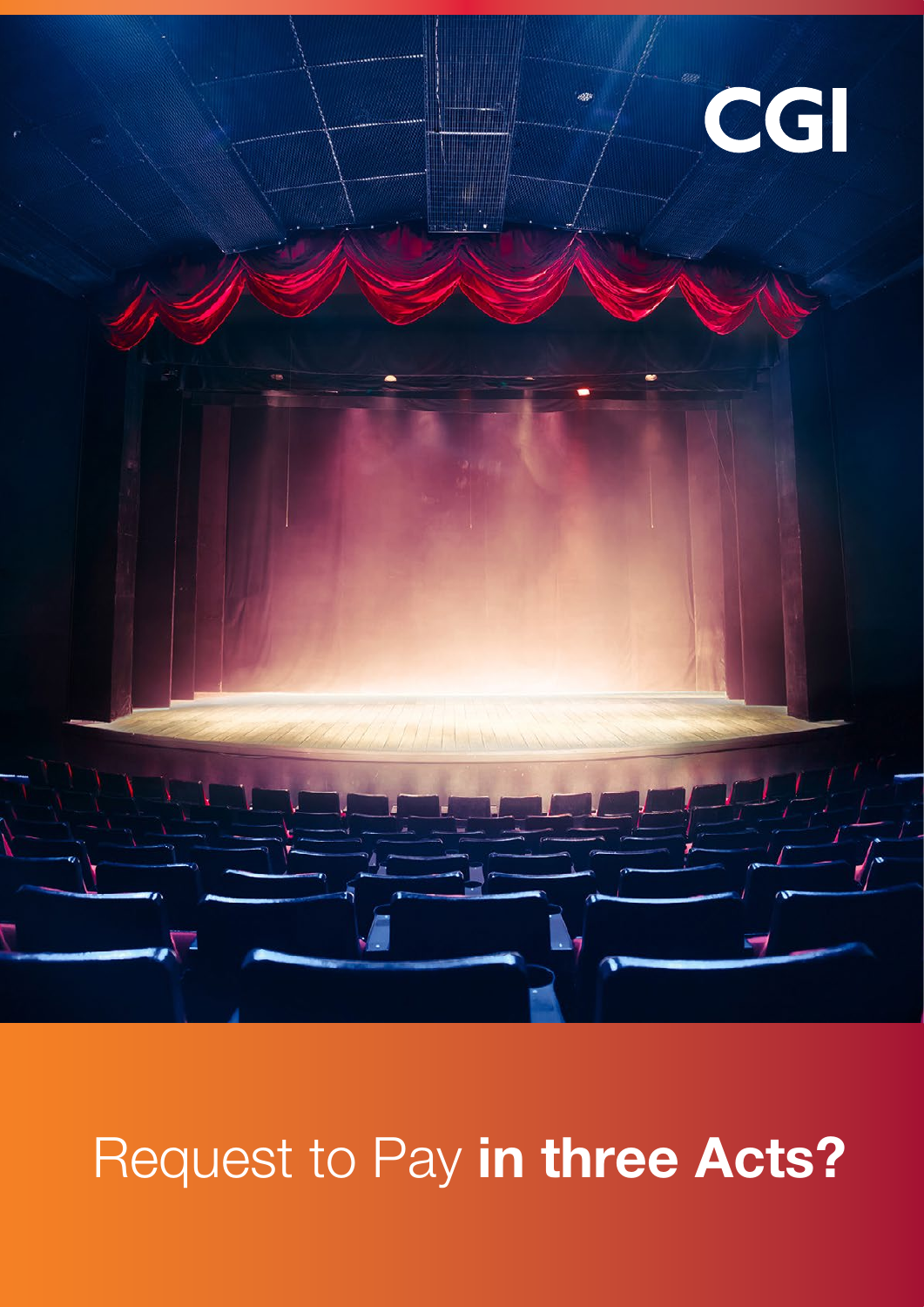Request to Pay (or Request for Payment or SEPA Request to Pay, in this paper I will refer to them all as "Request to Pay" RtP) is a rare thing indeed. It has the potential to touch pretty much every part of the payments infrastructure, the banks, merchants, billers and payers in every country in Europe and beyond. It has been a priority for regulation at both European and national level and has been a focus of interest to incumbents and new players in Financial Services as both an opportunity and a threat.

At CGI we have been fortunate enough to gain privileged insight, as an organisation that has bought a Request to Pay service live at the beginning of this year and that has been involved in developing the rules for Request to Pay, both in the Eurozone and beyond. As a company with a long history in payments, CGI has been close to Request to Pay and its potential customers from the outset.

This story has three acts, the history and context in which RtP was born, how RtP is being implemented in Europe and in the UK and finally how this comes together as exciting business and consumer services.

## ACT 1: PSD2 - THE LANDSCAPE AND SETTING THE SCENE

They say that invention never comes from a vacuum and Request to Pay is no exception. As an idea, the notion that if I granted a service provider access to my financial data they could provide me with useful information and services is nothing new, organisations were providing account information services before PSD2 was a glint in the eye of the EPC. But it is with PSD2 that the main blocker, easy access to payment/financial data is removed. PSD2 requires banks/PSPs to make payment data available to authorised 3rd parties with the customers consent. This is achieved through a set of standardised APIs which mean that data is exposed in a secure and uniform way.

Article 29/65 and 66 of PSD2 Directive (EU) 2015/2366 say:

*Payment initiation services/access to accounts. Organisations that access accounts to make payments on behalf of a customer or aggregate payments data are now in scope of PSD. Banks have to provide access to account data to TPPs without any arbitrary or artificial barrier where ever a customer gives consent.*

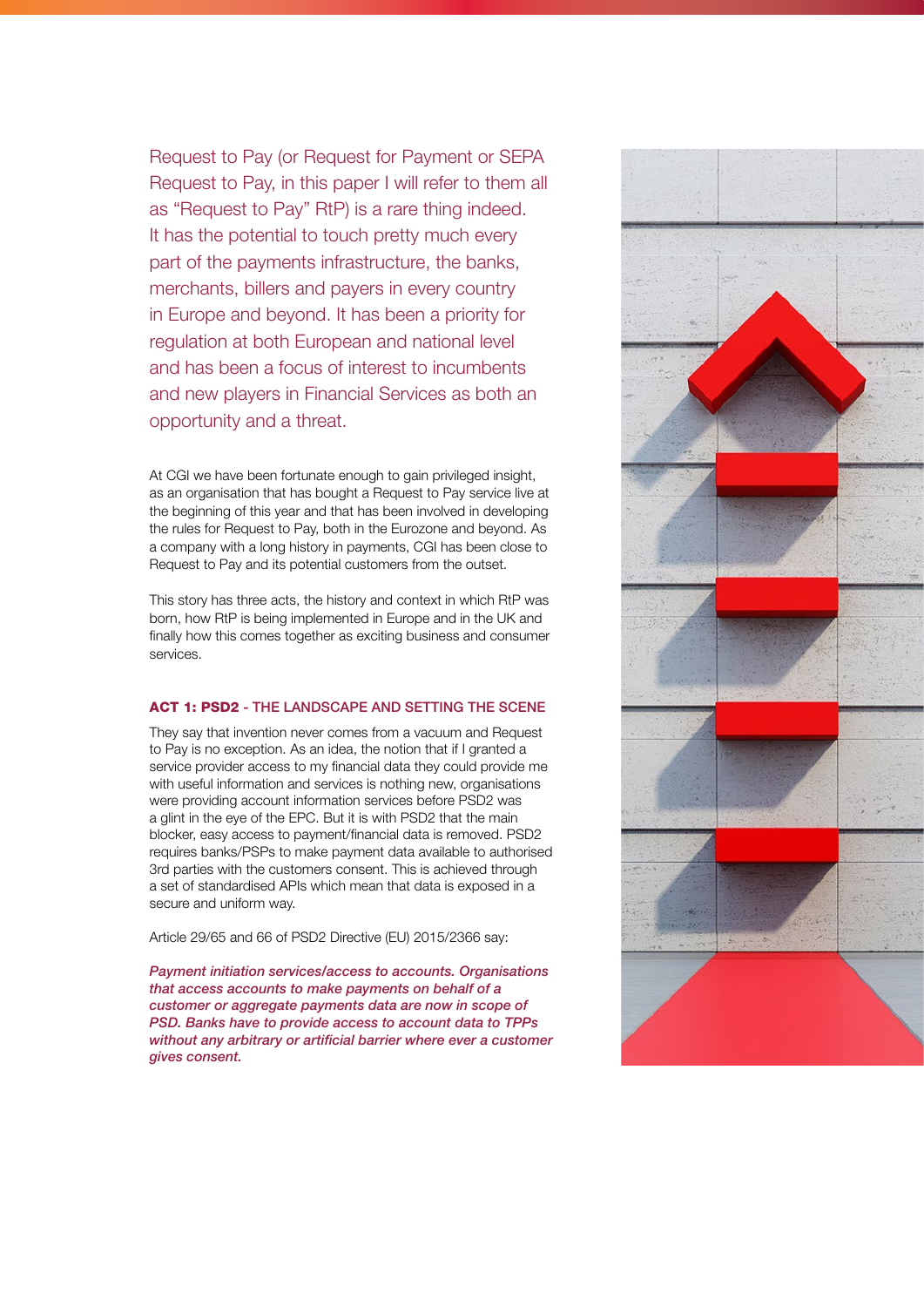

The PSD2 goes on to make it clear that customers have a right to use what are termed Payment Initiation Service Providers (PISPs) and Account Information Service Providers (AISPs) where the payment account is accessible online and where they have given their explicit consent.

The intention was to bring new and innovative organisations to add vigour to a historically slow moving market and also to make better use of the financial data that everyone agreed had such untapped potential. Indeed, in 2016 in the UK the Competition and Markets Authority (CMA) published a report on the UK's retail banking market which found that older, larger banks do not have to compete hard enough for customers' business, and smaller and newer banks find it difficult to grow and access the market.

The CMA went on to enforce this by mandating the top 9 retail banks in the UK make their data available in the way described in PSD2.

#### ACT 2: DIFFERENT MODELS FROM THE MAIN PLAYERS.

So that's the regulation, what does Request to Pay look like up close and personal? Request to Pay is what is referred to as a payment overlay service in that it sits on top of the payment infrastructure. We should note it is not a payment system itself but is more akin to a messaging service, the actual payment happens as a result of the RtP and uses existing payment mechanisms such as Faster Payments or SEPA Instant.

#### REQUEST TO PAY IN EUROPE

In Europe, a way for RtP to operate is set out in the EPC's SEPA Request-To-Pay (SRTP). This consists of a set of rules, practices and standards (owned by PRETA) that makes it possible for any eligible SEPA RTP Service Provider to join, participate and operate in the Scheme.

The model for Request to Pay in Europe is referred to as the "Four corner" model. In this model both Payee (biller) and Payer use their own RTP Service Provider (usually a bank).



Source: *SEPA Request-To-Pay (SRTP) Scheme Rulebook EPC014-20 / Draft Version 0.14 FOR PUBLIC CONSULTATION / Date issued: 2 June 2020/ Date effective: TBC*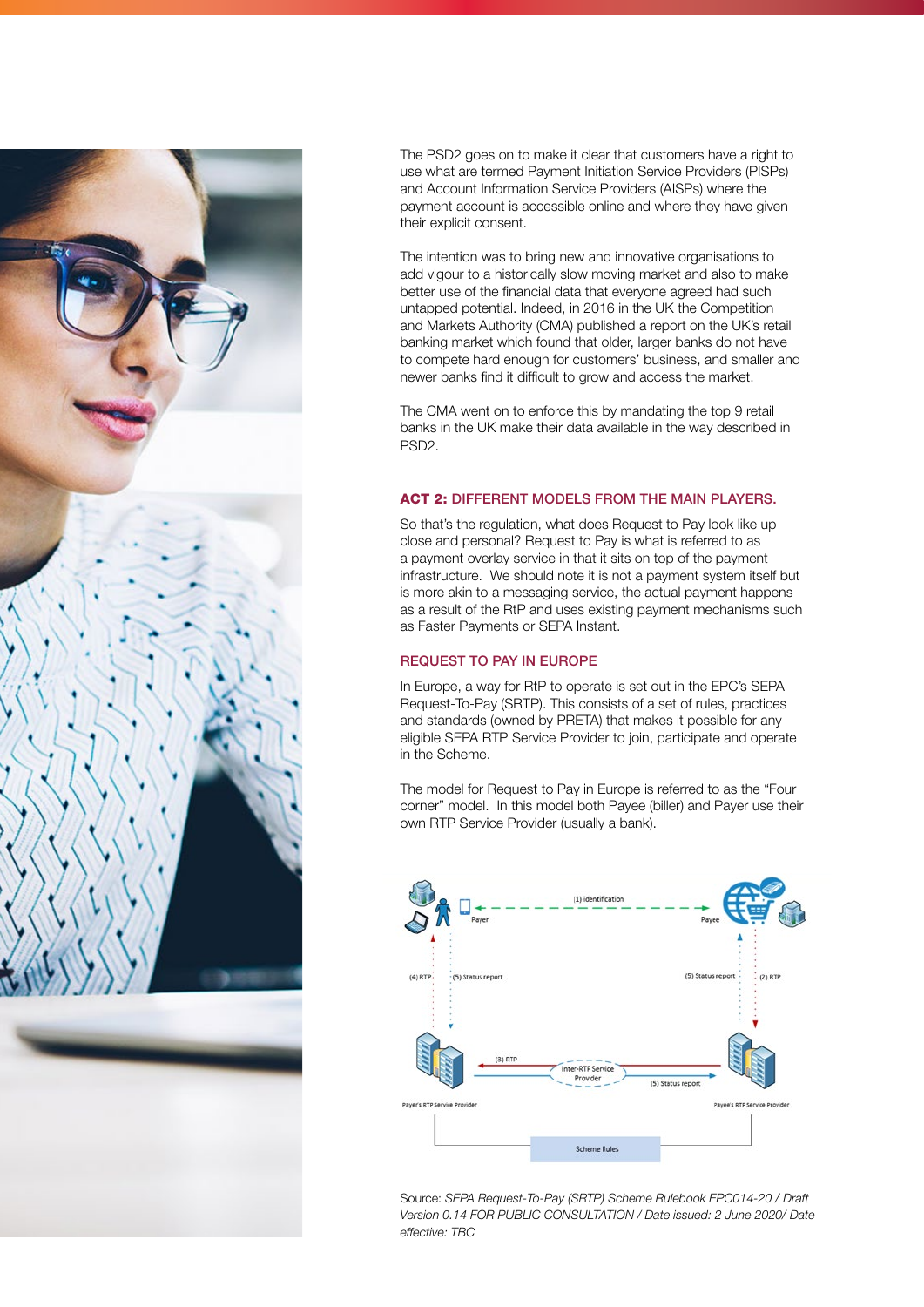#### CHARACTERISTICS OF THE EUROZONE MODEL:

As we can see from the diagram the in the Scheme Rulebook the PSP continues to play a major role in the model – not just as the mechanism through which money is moved but as the mechanism by which the biller and the payer connect. This as we will see is different to the UK model and may not be the only serviceable model.

Governed by the SEPA rule book to be able to participate in the Request to Pay in Europe PSPs have to demonstrate adherence to it. This is good in that it should help drive interoperability, a learning from the UK is however that in the early period of adoption the rules may be interpreted in slightly different ways which can make the initial roll out of service "bumpy" as the data passed back is not always what is anticipated.

The four corner model also requires all four parties to participate this might or might not be a constraint depending on how rollout progresses.

In the UK an RtP framework which presents one (but not the only) model was made available to the industry in May 2020 and is managed by Pay.UK.

### REQUEST TO PAY IN THE UK:

In August 2016, the Competition and Markets Authority (CMA) published the final report for its retail banking Market Investigation. The CMA set out a package of remedies aimed at increasing innovation and improving competition with Open Banking and services such as RtP included in its recommendation.

This included a requirement for the nine largest current account providers to make available to authorised third parties:

- Standardised product and reference data (by 31 March 2017);
- With customer consent, secure access to specific current accounts in order to read the transaction data and initiate payments (by January 2018).

In the UK an RtP framework which presents one (but not the only) model was made available to the industry in May 2020 and is managed by Pay.UK. It does not have "four corners" but rather anticipates a market of "repository" providers more decoupled from the payment infrastructure and at least theoretically with billers and payers able to use multiple RtP providers.

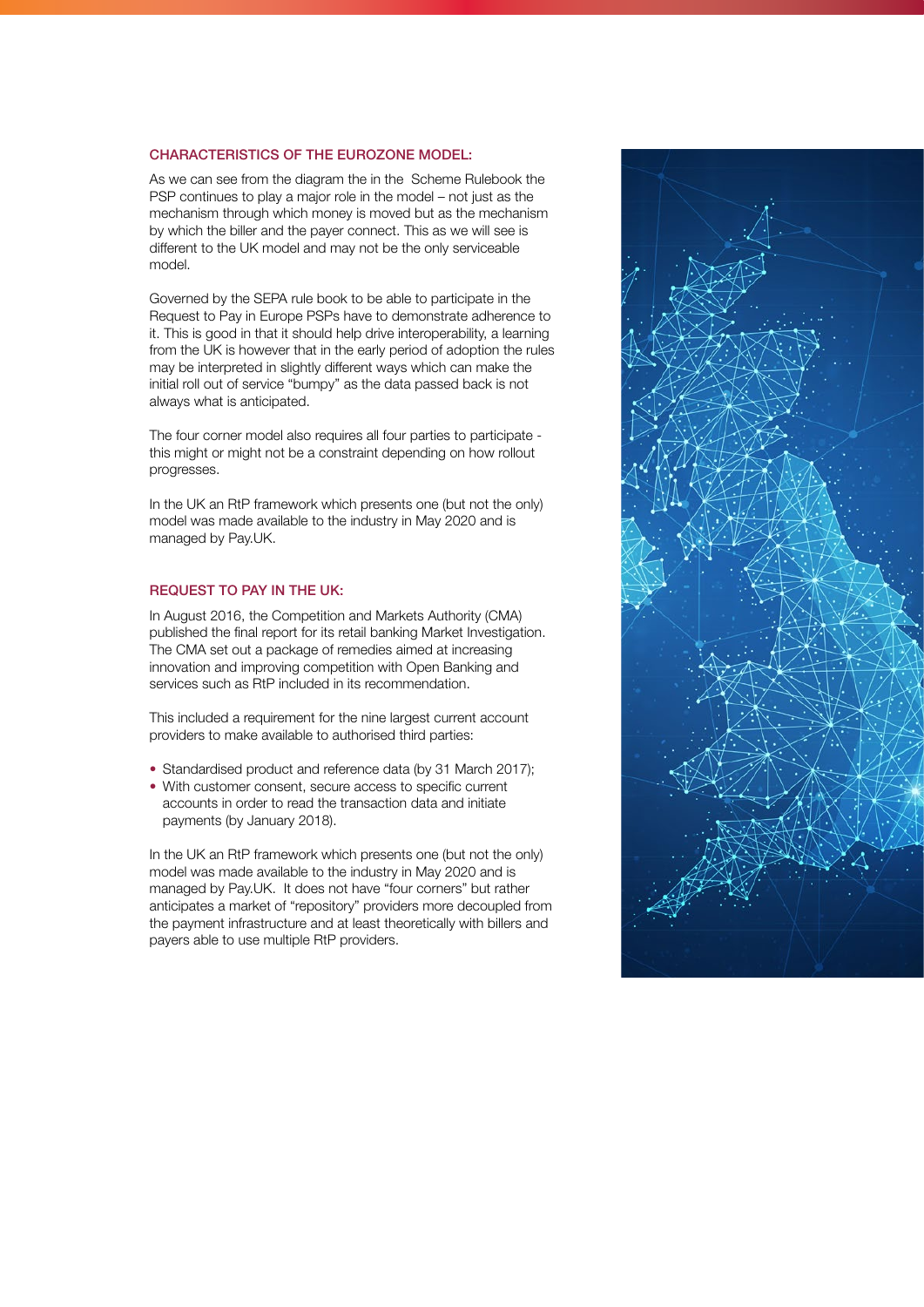

maass I BIT. **I NE Li** E. H Ħ

Source: Finextra (https://www.finextra.com/the-long-read/45/apples-andoranges-what-makes-payuk-and-eba-clearings-r2p-models-so-different )

In the UK a Request to Pay market occupied by a number of competitive players is now fully operational. CGI has partnered with one of these, Ordo (ordohq.com) which has been live since March 2020. Ordo has successfully processed thousands of requests for payment and has generated some considerable interest from our customers, we have Utility companies looking at cheaper and smarter billing, Local and Central government, law firms and accountants, private healthcare and education providers and Insurance companies to name but a few. The applications seem to be unlimited.

#### ACT 3: REQUEST TO PAY IS LIVE IN THE UK. THE FUTURE LOOKS EXCITING…..

We have seen how the legislation shapes the landscape and how the implementation of RtP has taken shape. But at CGI we are one step ahead and are into the final Act – the value for the customer. Over the past few months we have been discussing with our customers opportunities they see for RtP and what the future might hold, these have been fascinating conversations and there have been uses that we certainly did not envisage.

To give some concrete examples:

- Reconciliation is a big problem for many organisations on the biller side, and represents one of the larger financial benefits to them of RtP
- Invoice fraud is a large and growing problem (nearly £1B per annum in the UK) and the secure nature of RtP tackles this problem directly
- Creating a new dialogue between billers and their customers with new options such as part payment and extension requests are potentially transformative
- Putting payers more in control of their finances, with the ability to build over time evidence of good payment habits, is a real benefit particularly to the financially vulnerable and those in the gig economy (and how much more so in economies ravaged by the pandemic)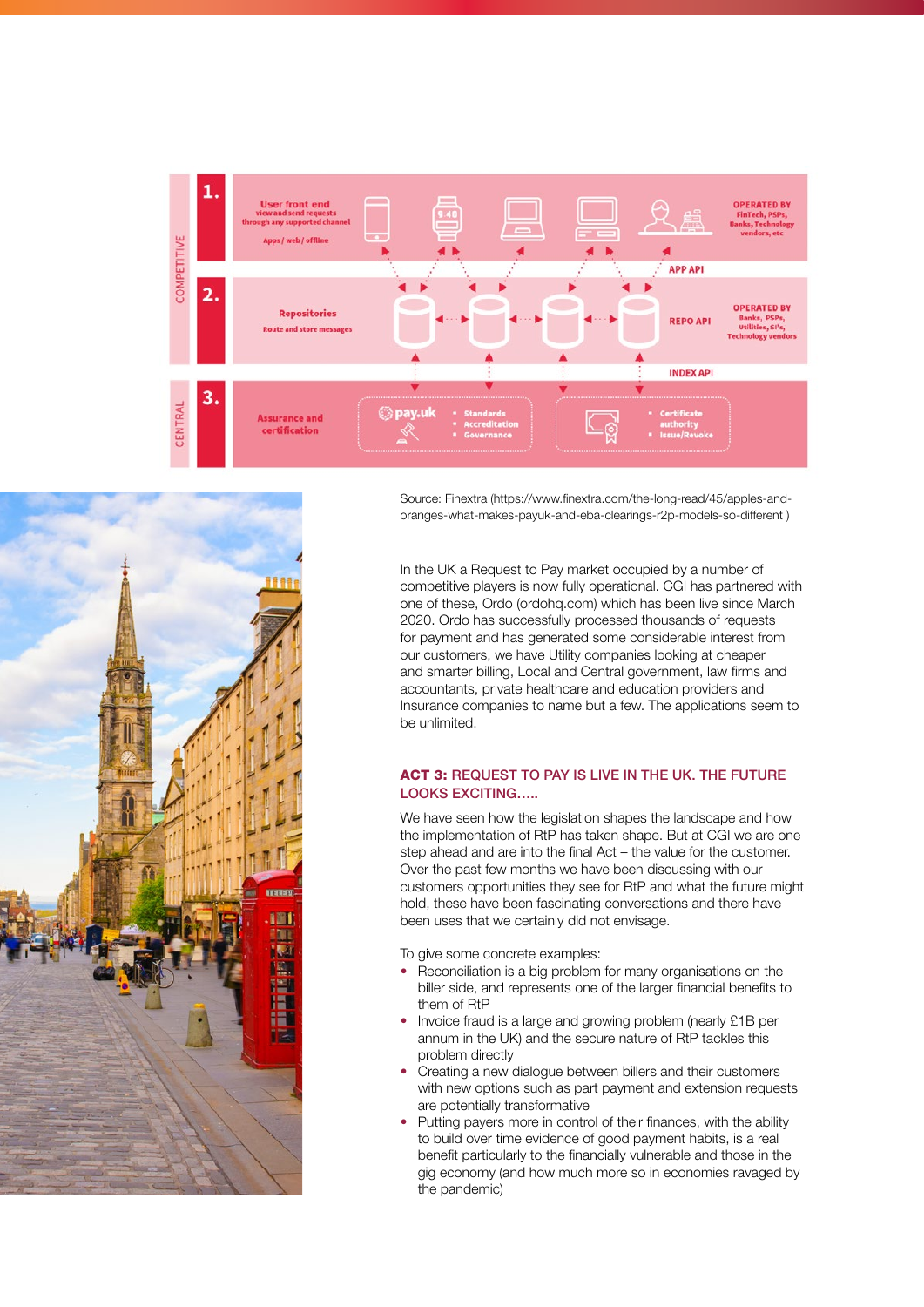Fully realising these benefits in both the UK and the Eurozone relies on enough billers using an RtP type service and, in the Eurozone, enough adoption by the banks where they play a more central role in the model. Indeed a recurring question we've faced from clients we have talked to concerns how they can ensure enough uptake from their customers. In the end, will the demand for this service come from sufficient payer demand, enough billers wanting to use it, or indeed externally to the users of the service by regulators driving it? This is a key question for prospective RtP service providers and cannot be answered by the scheme or framework.

New payment initiatives are always, and perhaps rightly, slow to gain the public trust. I have no doubt that RtP will be the same. However, the RtP services implemented in Europe and the UK are able to meet the needs of customers and billers in a way that perhaps cards or direct debits are not always able to do (although they will for sure continue to have a place). When Strong Customer Authentication is implemented, the utility of card payments on line may be compromised and a Request to Pay mechanism may seem like a more customer friendly secure alternative.

It will be interesting to see if the PSP centred model in the Eurozone is able to deliver the level of innovation envisaged in the regulation – or whether the different modes in the UK are able to deliver the level of customer trust required to drive adoption. One thing seems certain: RtP will not go away and will become the norm for certain payment types.

At CGI we have, over the last year, had fascinating conversations with customers and potential customers about how best to leverage RtP and how organisations as diverse as banks, insurance companies, local and central government and property management companies can reflect their client needs, reduce costs and improve their security and reconciliation by adopting RtP.

We look forward to continuing these conversations and if your organisation wants to gain more insight into Request to Pay and how to use it to add value to your business, please contact Phil Skinner on philip.skinner@cgi.com.